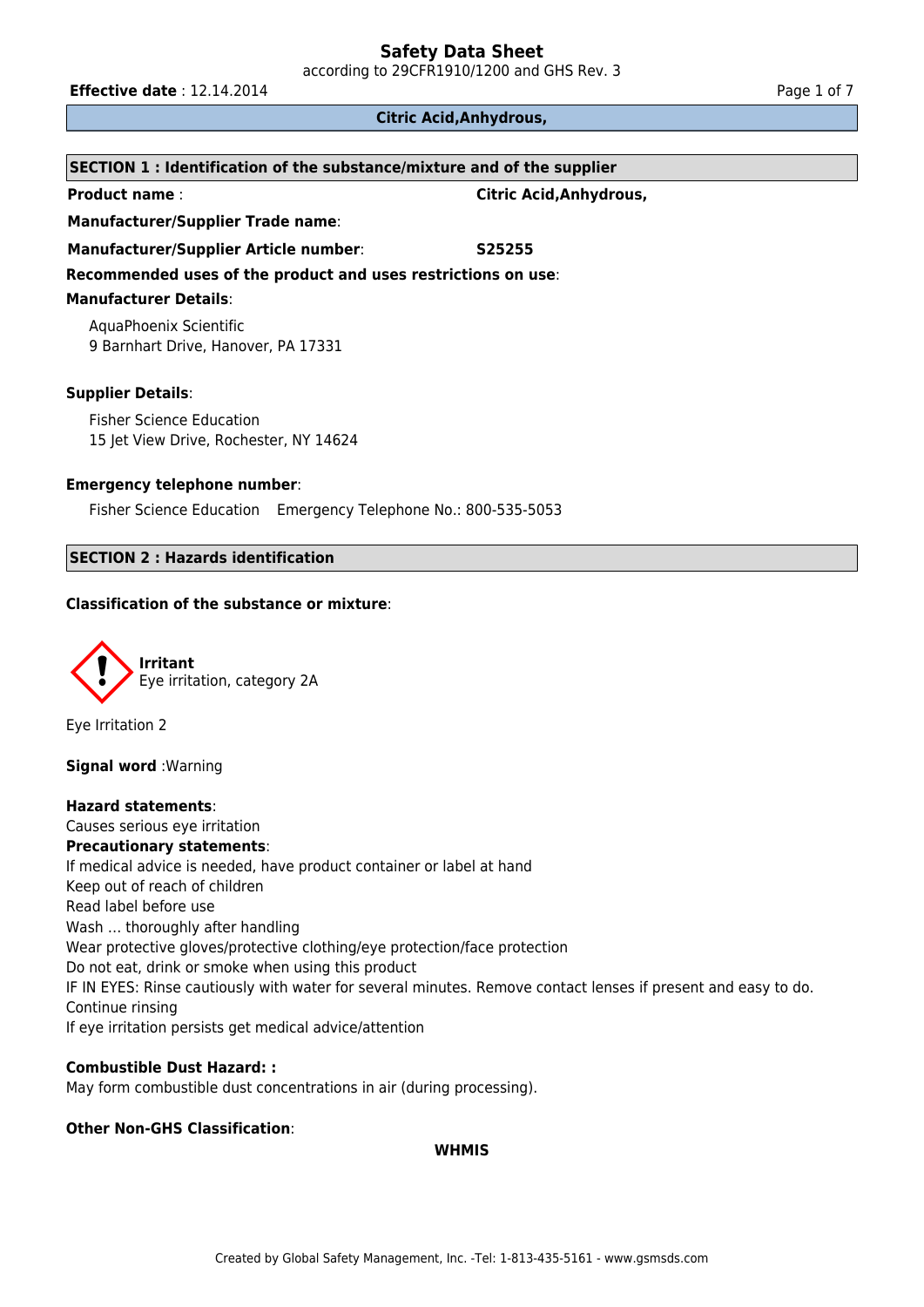according to 29CFR1910/1200 and GHS Rev. 3

**Effective date** : 12.14.2014 **Page 2 of 7 Page 2 of 7** 

### **Citric Acid,Anhydrous,**



### **SECTION 3 : Composition/information on ingredients**

| Ingredients: |                             |                           |
|--------------|-----------------------------|---------------------------|
| CAS 77-92-9  | Citric Acid, Anhydrous, ACS | 100 %                     |
|              |                             | Percentages are by weight |

### **SECTION 4 : First aid measures**

### **Description of first aid measures**

**After inhalation:** Move exposed individual to fresh air. Loosen clothing as necessary and position individual in a comfortable position.Seek medical advice if discomfort or irritation persists.If breathing difficult, give oxygen.

**After skin contact:** Wash affected area with soap and water. Rinse thoroughly. Seek medical attention if irritation, discomfort or vomiting persists.

**After eye contact:** Protect unexposed eye. Rinse/flush exposed eye(s) gently using water for 15-20 minutes. Remove contact lens(es) if able to do so during rinsing. Seek medical attention if irritation persists or if concerned.

**After swallowing:** Rinse mouth thoroughly. Do not induce vomiting. Have exposed individual drink sips of water. Seek medical attention if irritation, discomfort or vomiting persists.

### **Most important symptoms and effects, both acute and delayed:**

Irritation, Nausea,Headache, Shortness of breath.;

### **Indication of any immediate medical attention and special treatment needed:**

If seeking medical attention, provide SDS document to physician.

### **SECTION 5 : Firefighting measures**

### **Extinguishing media**

**Suitable extinguishing agents:** If in laboratory setting, follow laboratory fire suppression procedures. Use appropriate fire suppression agents for adjacent combustible materials or sources of ignition

### **For safety reasons unsuitable extinguishing agents:**

### **Special hazards arising from the substance or mixture:**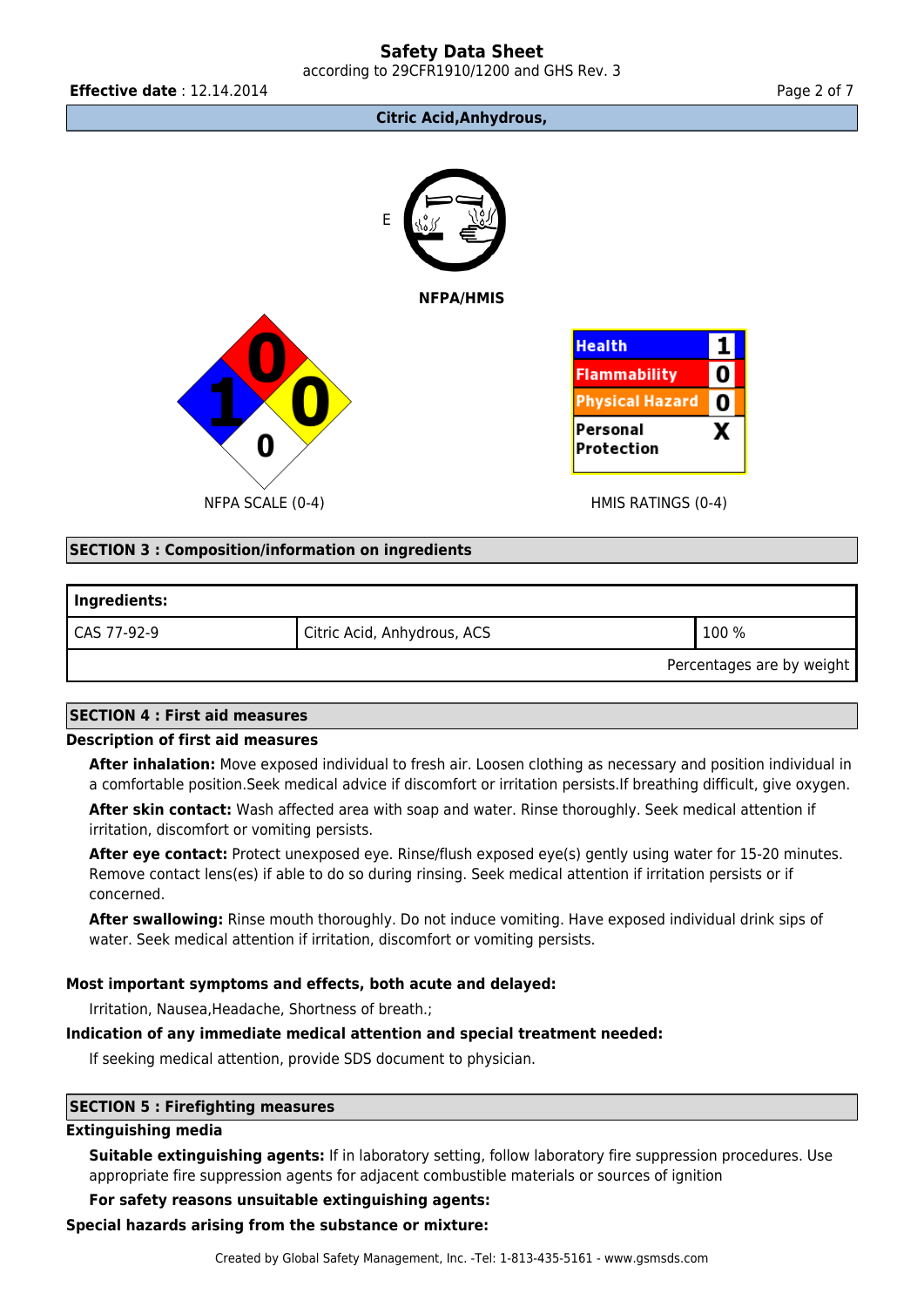according to 29CFR1910/1200 and GHS Rev. 3

**Effective date** : 12.14.2014 **Page 3 of 7 Page 3 of 7** 

# **Citric Acid,Anhydrous,**

Combustion products may include carbon oxides or other toxic vapors.Thermal decomposition can lead to release of irritating gases and vapors.Avoid generating dust; fine dust dispersed in air in sufficient concentrations, and in the presence of an ignition source is a potential dust explosion hazard.

### **Advice for firefighters:**

**Protective equipment:** Use NIOSH-approved respiratory protection/breathing apparatus.

**Additional information (precautions):** Move product containers away from fire or keep cool with water spray as a protective measure, where feasible.Use spark-proof tools and explosion-proof equipment.

### **SECTION 6 : Accidental release measures**

### **Personal precautions, protective equipment and emergency procedures:**

Wear protective equipment. Transfer to a disposal or recovery container.Use spark-proof tools and explosionproof equipment.Use respiratory protective device against the effects of fumes/dust/aerosol. Keep unprotected persons away. Ensure adequate ventilation.Keep away from ignition sources. Protect from heat.Stop the spill, if possible. Contain spilled material by diking or using inert absorbent.

### **Environmental precautions:**

Prevent from reaching drains, sewer or waterway. Collect contaminated soil for characterization per Section 13

# **Methods and material for containment and cleaning up:**

If in a laboratory setting, follow Chemical Hygiene Plan procedures.Collect liquids using vacuum or by use of absorbents. Place into properly labeled containers for recovery or disposal. If necessary, use trained response staff/contractor.Dust deposits should not be allowed to accumulate on surfaces, as these may form an explosive mixture if they are released into the atmosphere in sufficient concentration. Avoid dispersal of dust in the air (i.e., clearing dust surfaces with compressed air).

# **Reference to other sections:**

# **SECTION 7 : Handling and storage**

### **Precautions for safe handling:**

Minimize dust generation and accumulation. Wash hands after handling. Avoid dispersal of dust in the air (i.e., clearing dust surfaces with compressed air). Routine housekeeping should be instituted to ensure that dusts do not accumulate on surfaces. Dry powders can build static electricity charges when subjected to the friction of transfer and mixing operations. Follow good hygiene procedures when handling chemical materials. Do not eat, drink, smoke, or use personal products when handling chemical substances. If in a laboratory setting, follow Chemical Hygiene Plan.Use only in well ventilated areas.Avoid generation of dust or fine particulate.Avoid contact with eyes, skin, and clothing.

# **Conditions for safe storage, including any incompatibilities:**

Store in a cool location. Provide ventilation for containers. Avoid storage near extreme heat, ignition sources or open flame. Store away from foodstuffs. Store away from oxidizing agents.Store in cool, dry conditions in well sealed containers. Keep container tightly sealed.

### **SECTION 8 : Exposure controls/personal protection**





**Control Parameters:** No applicable occupational exposure limits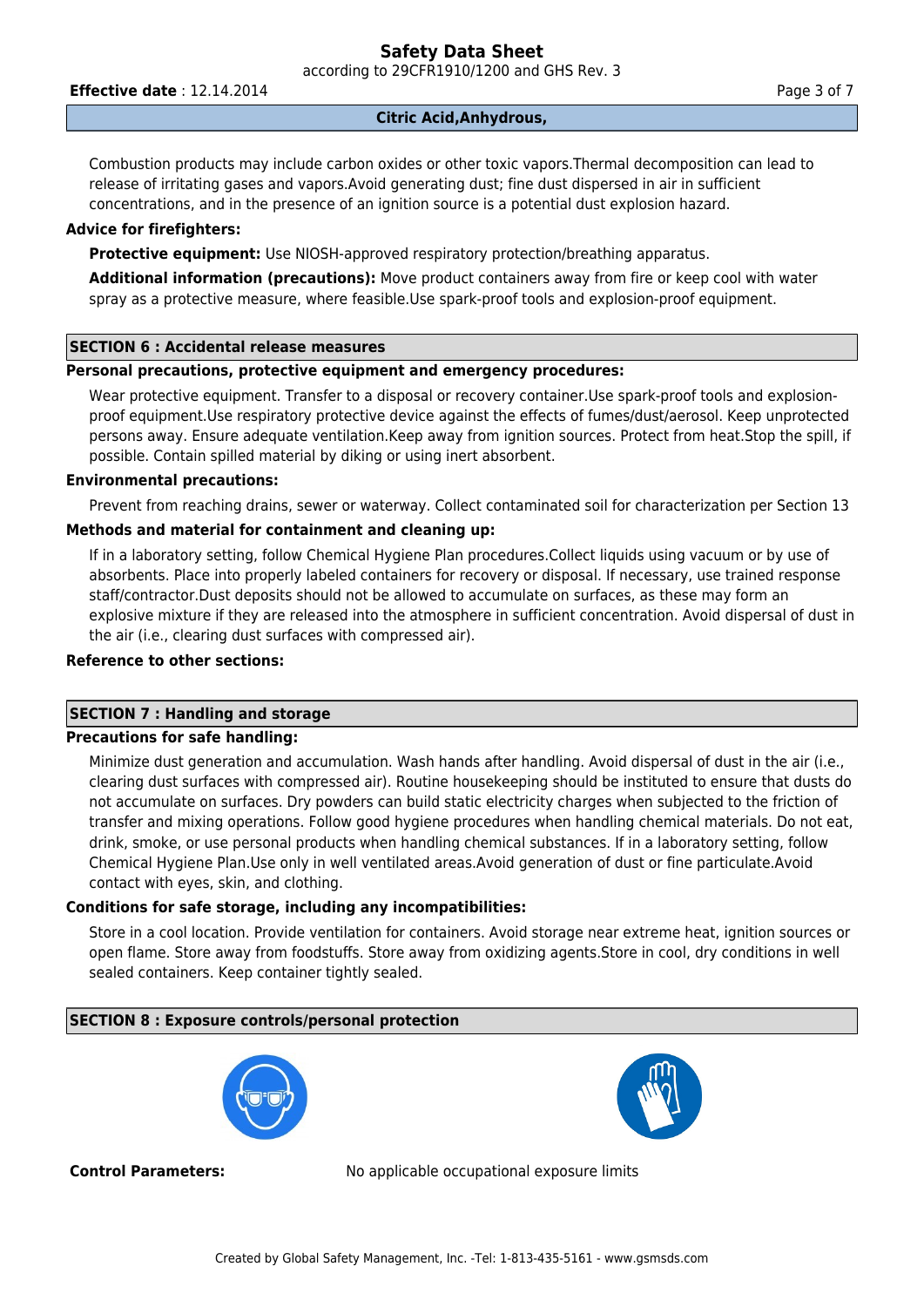according to 29CFR1910/1200 and GHS Rev. 3

**Effective date** : 12.14.2014 **Page 4 of 7 Page 4 of 7** 

**Citric Acid,Anhydrous,**

| <b>Appropriate Engineering controls:</b> | Emergency eye wash fountains and safety showers should be available in<br>the immediate vicinity of use/handling. Provide exhaust ventilation or<br>other engineering controls to keep the airborne concentrations of vapor<br>or dusts (total/respirable) below the applicable workplace exposure limits<br>(Occupational Exposure Limits-OELs) indicated above. Use under a fume<br>hood. It is recommended that all dust control equipment such as local<br>exhaust ventilation and material transport systems involved in handling<br>of this product contain explosion relief vents or an explosion suppression<br>system or an oxygen deficient environment. Ensure that dust-handling<br>systems (such as exhaust ducts, dust collectors, vessels, and processing<br>equipment) are designed in a manner to prevent the escape of dust into<br>the work area (i.e., there is no leakage from the equipment). |
|------------------------------------------|---------------------------------------------------------------------------------------------------------------------------------------------------------------------------------------------------------------------------------------------------------------------------------------------------------------------------------------------------------------------------------------------------------------------------------------------------------------------------------------------------------------------------------------------------------------------------------------------------------------------------------------------------------------------------------------------------------------------------------------------------------------------------------------------------------------------------------------------------------------------------------------------------------------------|
| <b>Respiratory protection:</b>           | Not required under normal conditions of use. Use suitable respiratory<br>protective device when high concentrations are present. Use suitable<br>respiratory protective device when aerosol or mist is formed. For spills,<br>respiratory protection may be advisable.                                                                                                                                                                                                                                                                                                                                                                                                                                                                                                                                                                                                                                              |
| <b>Protection of skin:</b>               | The glove material has to be impermeable and resistant to the product/<br>the substance/ the preparation being used/handled. Selection of the glove<br>material on consideration of the penetration times, rates of diffusion and<br>the degradation.                                                                                                                                                                                                                                                                                                                                                                                                                                                                                                                                                                                                                                                               |
| Eye protection:                          | Safety glasses with side shields or goggles.                                                                                                                                                                                                                                                                                                                                                                                                                                                                                                                                                                                                                                                                                                                                                                                                                                                                        |
| <b>General hygienic measures:</b>        | The usual precautionary measures are to be adhered to when handling<br>chemicals. Keep away from food, beverages and feed sources.<br>Immediately remove all soiled and contaminated clothing. Wash hands<br>before breaks and at the end of work. Do not inhale<br>gases/fumes/dust/mist/vapor/aerosols. Avoid contact with the eyes and<br>skin.                                                                                                                                                                                                                                                                                                                                                                                                                                                                                                                                                                  |

# **SECTION 9 : Physical and chemical properties**

| <b>Appearance (physical</b><br>state,color): | White solid    | <b>Explosion limit lower:</b><br><b>Explosion limit upper:</b> | Not determined<br>Not determined                           |
|----------------------------------------------|----------------|----------------------------------------------------------------|------------------------------------------------------------|
| Odor:                                        | Odorless       | Vapor pressure:                                                | Not determined                                             |
| Odor threshold:                              | Not determined | <b>Vapor density:</b>                                          | Not determined                                             |
| pH-value:                                    | Not determined | <b>Relative density:</b>                                       | Not determined                                             |
| <b>Melting/Freezing point:</b>               | Not determined | Solubilities:                                                  | Soluble in water                                           |
| <b>Boiling point/Boiling</b><br>range:       | Not determined | <b>Partition coefficient (n-</b><br>octanol/water):            | Not determined                                             |
| <b>Flash point (closed</b><br>$cup)$ :       | Not determined | <b>Auto/Self-ignition</b><br>temperature:                      | Not determined                                             |
| <b>Evaporation rate:</b>                     | Not determined | <b>Decomposition</b><br>temperature:                           | Not determined                                             |
| <b>Flammability</b><br>(solid, gaseous):     | Not determined | Viscosity:                                                     | a. Kinematic: Not determined<br>b. Dynamic: Not determined |
| <b>Density: Not determined</b>               |                |                                                                |                                                            |

# **SECTION 10 : Stability and reactivity**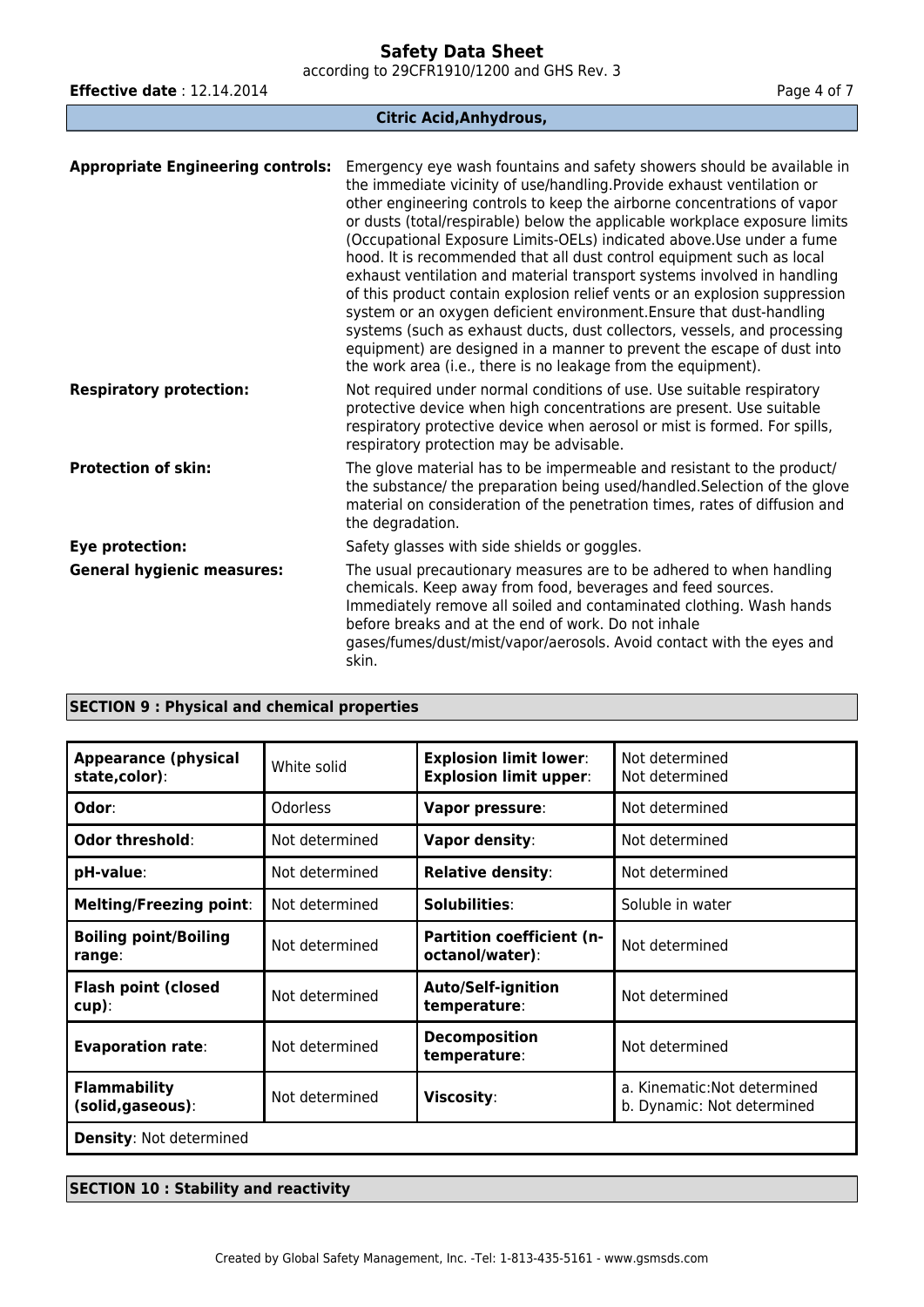according to 29CFR1910/1200 and GHS Rev. 3

**Effective date** : 12.14.2014 **Page 5 of 7 Page 5 of 7** 

### **Citric Acid,Anhydrous,**

**Reactivity:**

**Chemical stability:**No decomposition if used and stored according to specifications.

**Possible hazardous reactions:**

**Conditions to avoid:**Store away from oxidizing agents, strong acids or bases.

**Incompatible materials:**Oxidizers, sulfuric and nitric acid. Strong acids.Strong bases.

**Hazardous decomposition products:**Oxides of carbon and irritating and toxic gases/fumes. Carbon oxides (CO,  $CO<sub>2</sub>$ ).

# **SECTION 11 : Toxicological information**

| <b>Acute Toxicity:</b>                       |            |                               |  |  |
|----------------------------------------------|------------|-------------------------------|--|--|
| Oral:                                        | 6730 mg/kg | LD50 orl-rat:                 |  |  |
| Chronic Toxicity: No additional information. |            |                               |  |  |
| <b>Corrosion Irritation:</b>                 |            |                               |  |  |
| Ocular:                                      | Section 2  | Classified as an eye irritant |  |  |
| Sensitization:                               |            | No additional information.    |  |  |
| <b>Single Target Organ (STOT):</b>           |            | No additional information.    |  |  |
| <b>Numerical Measures:</b>                   |            | No additional information.    |  |  |
| Carcinogenicity:                             |            | No additional information.    |  |  |
| <b>Mutagenicity:</b>                         |            | No additional information.    |  |  |
| <b>Reproductive Toxicity:</b>                |            | No additional information.    |  |  |

# **SECTION 12 : Ecological information**

# **Ecotoxicity**

**Fish: LC50 (96h) L. macrochius**: 1516 mg/L

**Persistence and degradability**: Readily degradable in the environment. **Bioaccumulative potential**: **Mobility in soil**: **Other adverse effects**:

### **SECTION 13 : Disposal considerations**

# **Waste disposal recommendations**:

Product/containers must not be disposed together with household garbage. Do not allow product to reach sewage system or open water.It is the responsibility of the waste generator to properly characterize all waste materials according to applicable regulatory entities (US 40CFR262.11). Consult federal state/ provincial and local regulations regarding the proper disposal of waste material that may incorporate some amount of this product.

# **SECTION 14 : Transport information**

### **UN-Number**

Not Regulated.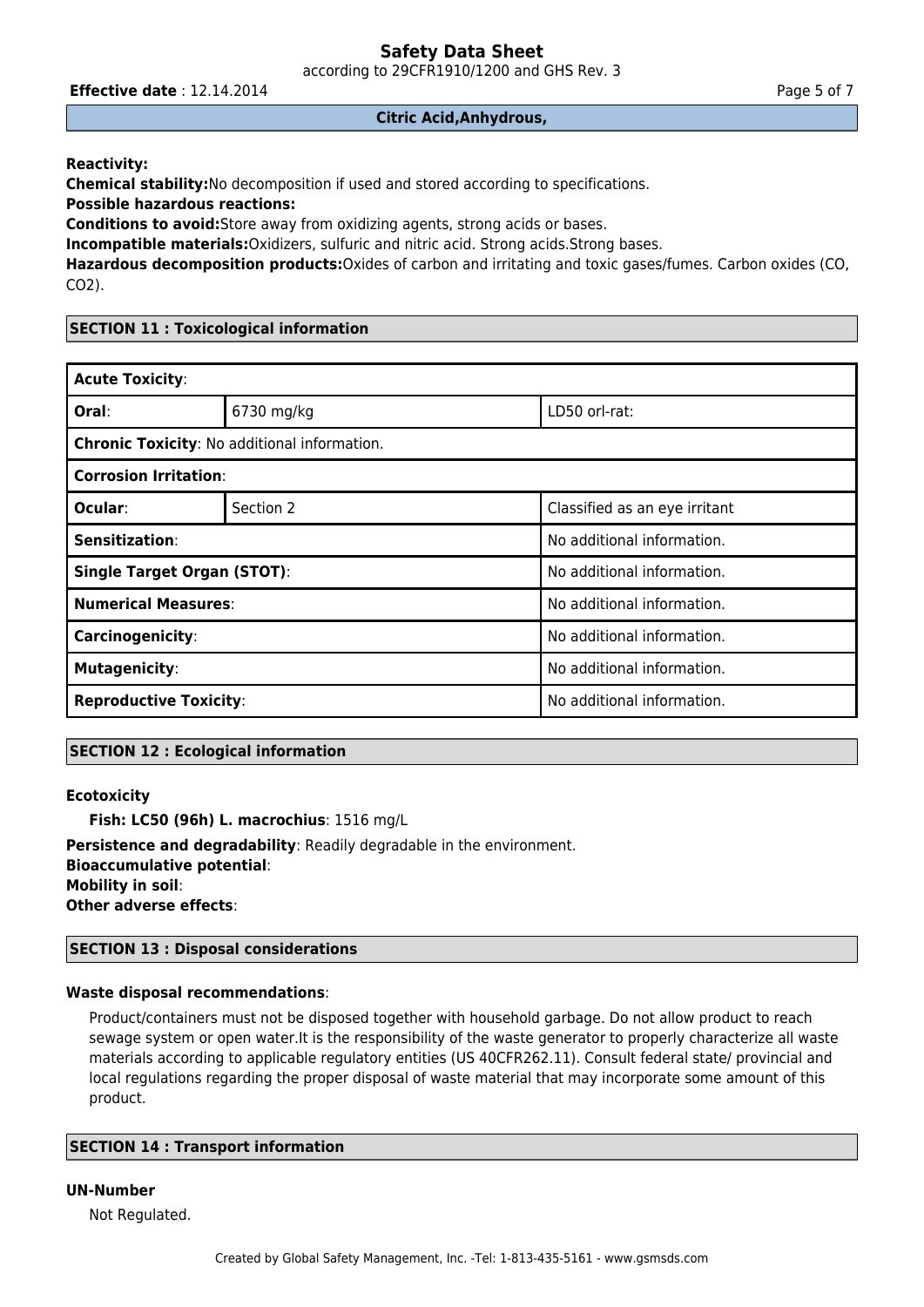**Effective date** : 12.14.2014 **Page 6 of 7 Page 6 of 7** 

**Citric Acid,Anhydrous,**

### **UN proper shipping name**

Not Regulated.

**Transport hazard class(es) Packing group:Not Regulated Environmental hazard**: **Transport in bulk**: **Special precautions for user**:

### **SECTION 15 : Regulatory information**

### **United States (USA)**

#### **SARA Section 311/312 (Specific toxic chemical listings)**:

Acute

### **SARA Section 313 (Specific toxic chemical listings)**:

None of the ingredients is listed

#### **RCRA (hazardous waste code)**:

None of the ingredients is listed

### **TSCA (Toxic Substances Control Act)**:

All ingredients are listed.

### **CERCLA (Comprehensive Environmental Response, Compensation, and Liability Act)**:

None of the ingredients is listed

### **Proposition 65 (California)**:

# **Chemicals known to cause cancer**:

None of the ingredients is listed

### **Chemicals known to cause reproductive toxicity for females**:

None of the ingredients is listed

### **Chemicals known to cause reproductive toxicity for males**:

None of the ingredients is listed

### **Chemicals known to cause developmental toxicity**:

None of the ingredients is listed

### **Canada**

### **Canadian Domestic Substances List (DSL)**:

All ingredients are listed.

### **Canadian NPRI Ingredient Disclosure list (limit 0.1%)**:

None of the ingredients is listed

### **Canadian NPRI Ingredient Disclosure list (limit 1%)**:

77-92-9 Citric acid, anhydrous

### **SECTION 16 : Other information**

This product has been classified in accordance with hazard criteria of the Controlled Products Regulations and the SDS contains all the information required by the Controlled Products Regulations.Note:. The responsibility to provide a safe workplace remains with the user.The user should consider the health hazards and safety information